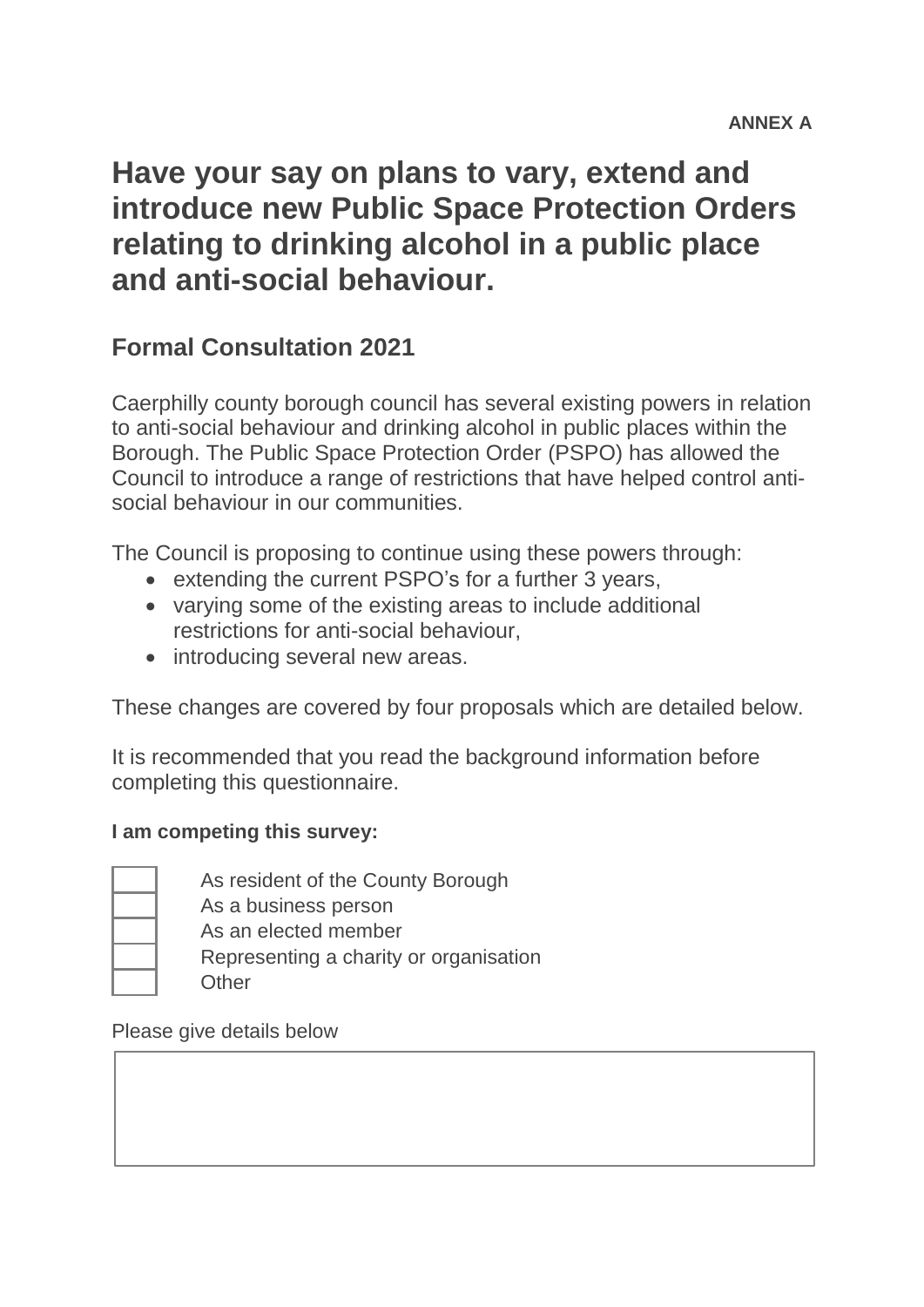# **Proposal 1**

**Extend the current Public Space Protection Orders relating to anti-social behaviour at bus stations, bus shelters, bus stops and the Passenger Bridge and Train Station at Caerphilly.**

The Council is proposing the continuation of the existing restrictions for a period of three years at the above PSPO locations in relation to anti-social behaviour, namely:

- No person shall loiter unless they are waiting for public transport or waiting to meet somebody using public transport.
- No person shall remain in the area if reasonably asked to leave by an authorised person.
- No person shall behave in a disorderly, indecent or offensive manner.
- No person shall soil, damage, deface or detach any part of the premises.
- No person shall consume alcohol when requested not to do so by an authorised person.
- No person shall be in possession of an open container of alcohol, or paraphernalia for the consumption of controlled drugs.
- No person shall be in possession of a potentially dangerous item. A potentially dangerous item is any item, which in the opinion of an authorised person, may be used to harass, alarm or distress any person or damage, deface or soil any property.
- No person shall wilfully obstruct or impede an authorised person in the execution of their duty.
- Any person reasonably suspected, by an authorised person, of breaching the relevant provisions shall give his name and address when requested to do so by an authorised person.

A full list of all areas covered by the PSPOs are included within the background information.

**Do you agree or disagree with the proposal to extend the existing PSPOs relating to anti-social behaviour at bus stations, bus shelters, bus stops and the Passenger Bridge and Train Station at Caerphilly for a further 3 years?** (Please tick one)

| Agree |  | <b>Disagree</b> |
|-------|--|-----------------|
|-------|--|-----------------|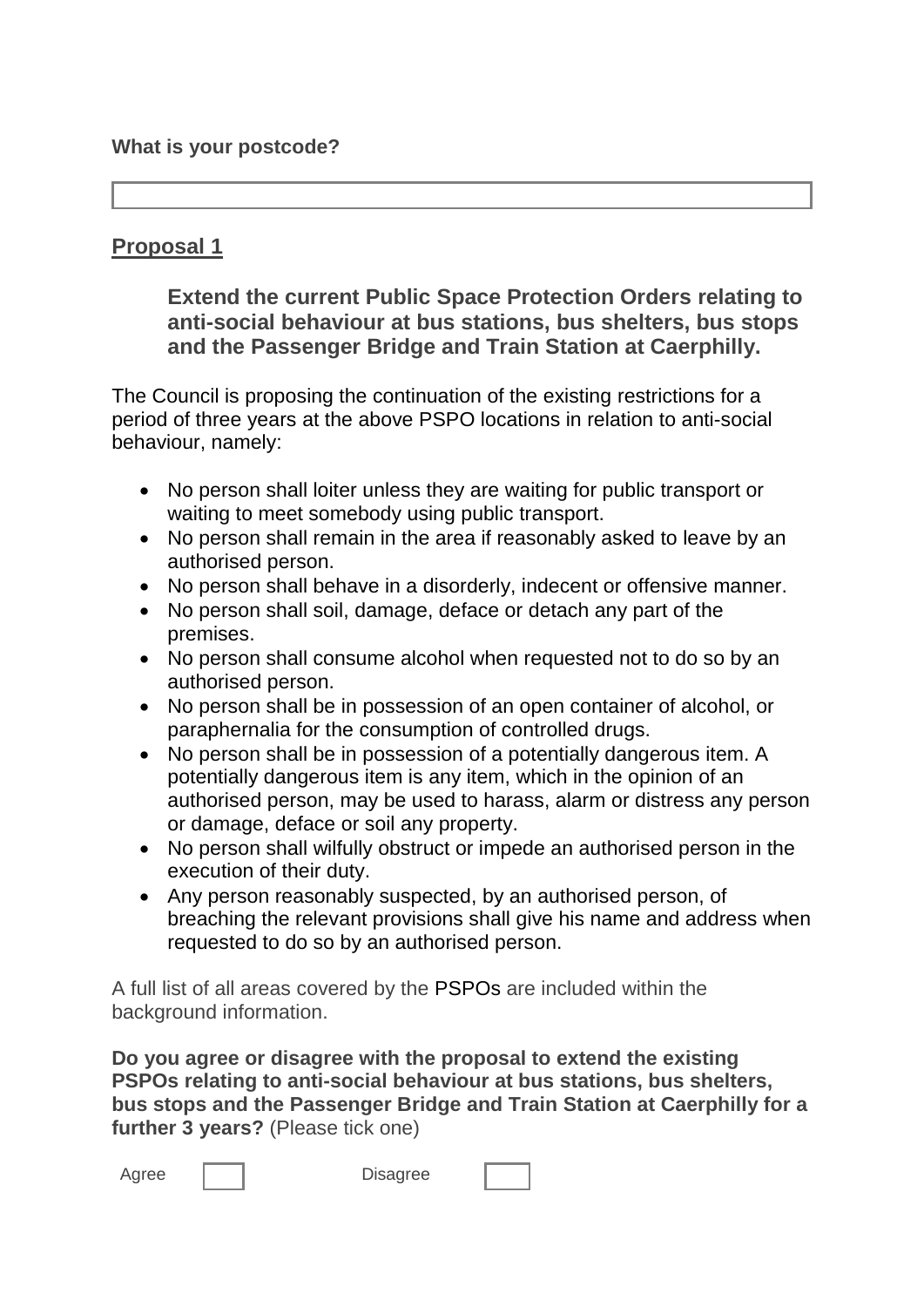**Please give reasons for your answer in the box below:**

#### **Proposal 2**

## **To extend the current Public Space Protection Orders for a further 3 years to control drinking alcohol in a public place.**

The Council is proposing the continuation of the existing restrictions in PSPO areas in relation to drinking alcohol in a public place for a period of three years, namely:

 No person shall consume alcohol when requested not to do so by an authorised person or constable

A full list of all areas covered by the PSPOs are included within the background information.

**Do you agree or disagree with this proposal to extend the existing PSPOs to control drinking alcohol in a public place for a further 3 years?**  (Please tick one)

Agree | | Disagree

**Please give reasons for your answer in the box below:**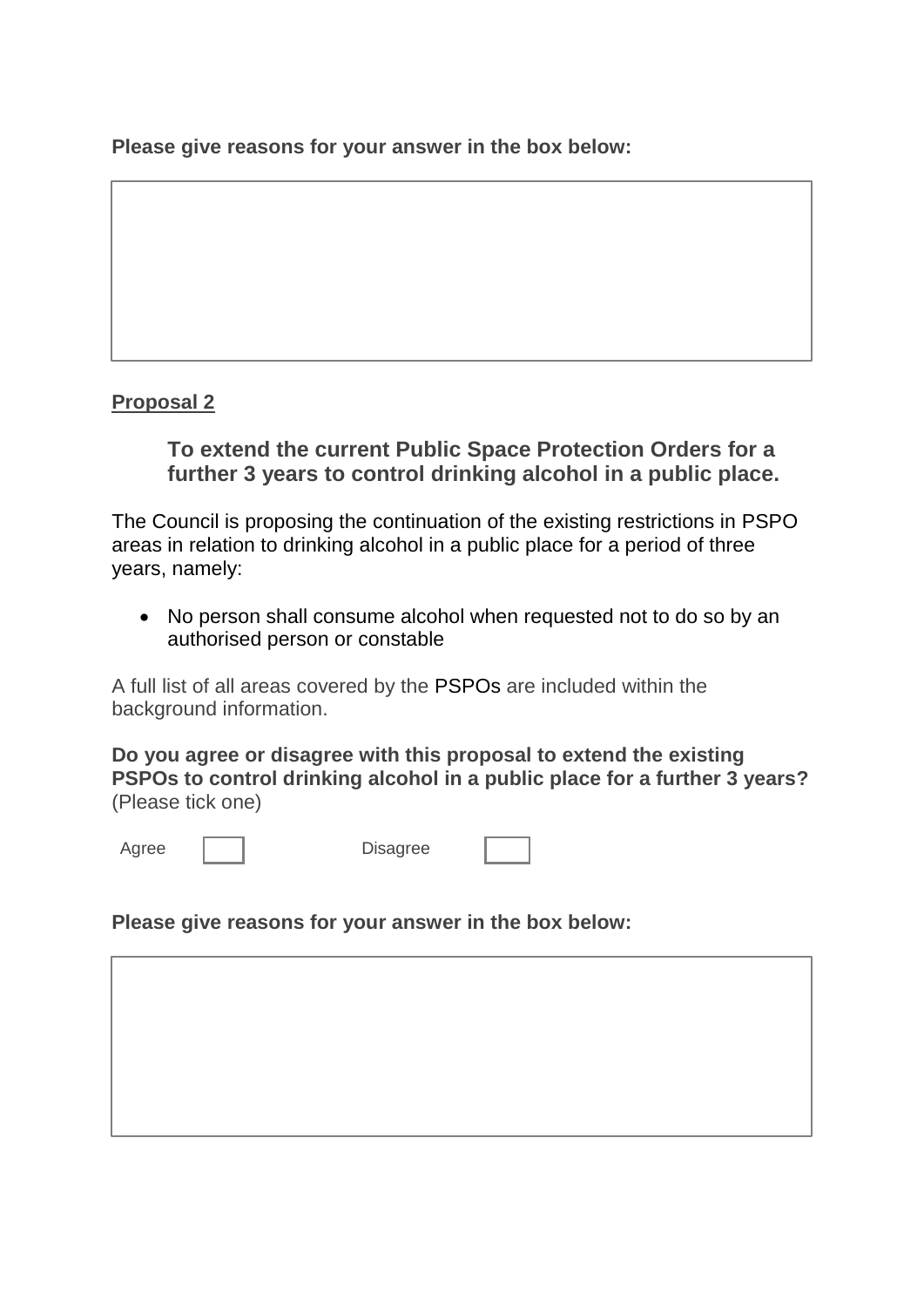#### **Proposal 3**

**To vary the Public Space Protection Order in some areas to include anti-social behaviour restrictions in addition to controlling the drinking of alcohol in a public place for the next 3 years.**

The Council is also proposing to vary the conditions in some of the areas covered under these PSPO's to include restrictions for anti-social behaviour namely:

- No person shall behave in a disorderly, indecent, or offensive manner.
- No person shall damage or deface any part of this area.
- No person shall consume alcohol when requested not to do so by an authorised person.
- No person shall litter, graffiti or deliberately set fires within this area.
- No person shall wilfully obstruct or impede an authorised person in the execution of their duty.
- No person shall be in possession of an off-road vehicle in this area.
- Any person reasonably suspected, by an authorised person, of breaching the relevant provisions shall give his name and address when requested to do so by an authorised person.

The proposed areas have been highlighted on the full list of areas covered by PSPO's contained within the background information.

**Do you agree or disagree with this proposal to vary some areas under the PSPO to include anti-social behaviour restrictions for a further 3 years?** (Please tick one)



**Please give reasons for your answer in the box below. These comments will be used to inform any future proposals to amend the PSPO:**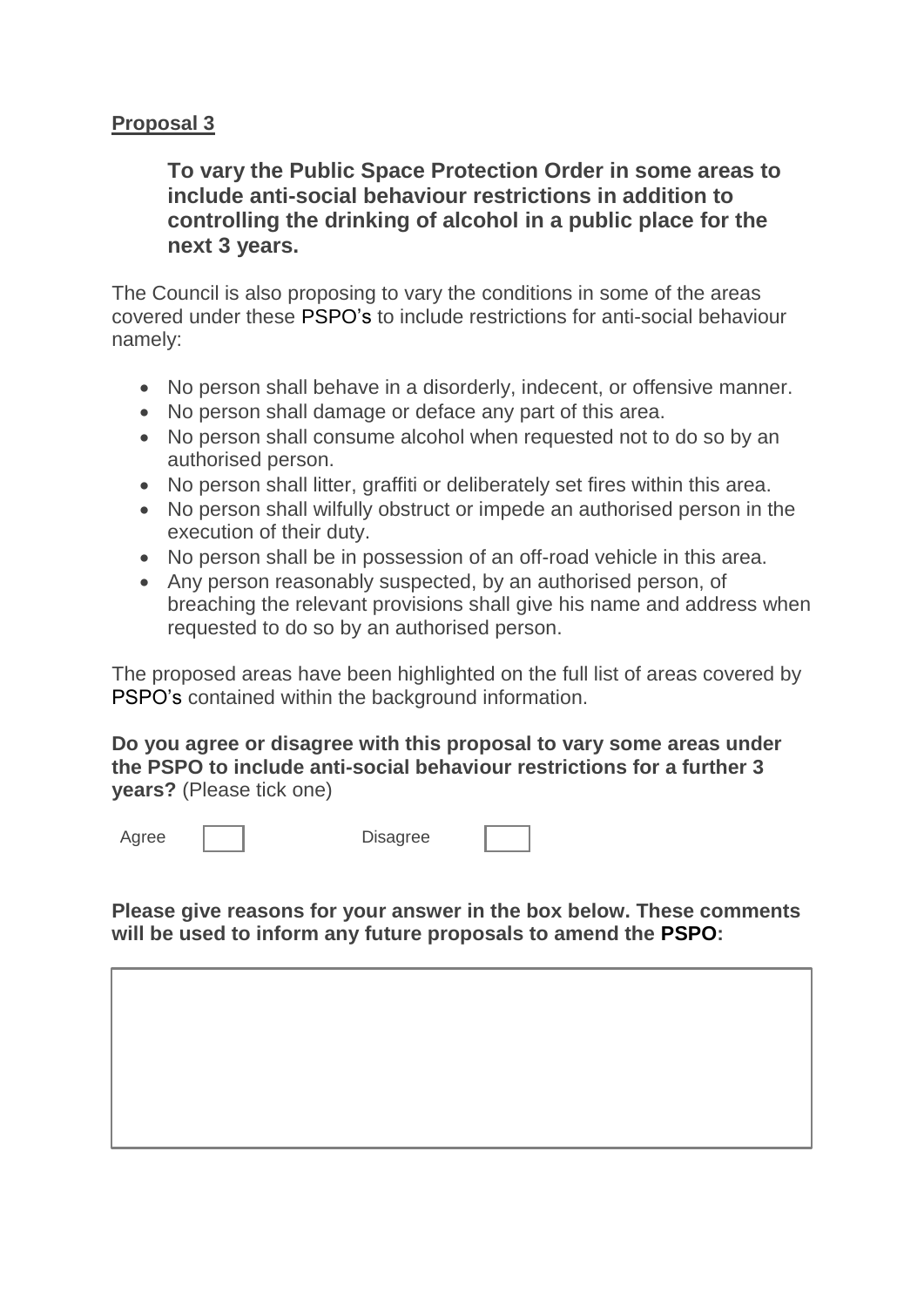## **Proposal 4**

**To introduce a new Public Space Protection Order for 3 years in relation to anti-social behaviour.** 

The Council is proposing to introduce a new PSPO that will introduce antisocial behaviour restrictions at the following locations:

- Trethomas River Walk
- Cwrt Coch Street Play Area, Aberbargoed
- Ystrad Mynach Park
- Newbridge High Street, Celynen Road, Bridge Street, Land surrounding Newbridge Leisure Centre including the car park, Calzaghe **Bridge**

The proposed new anti-social behaviour restrictions are:

- No person shall behave in a disorderly, indecent, or offensive manner.
- No person shall damage or deface any part of this area.
- No person shall consume alcohol when requested not to do so by an authorised person.
- No person shall litter, graffiti or deliberately set fires within this area.
- No person shall wilfully obstruct or impede an authorised person in the execution of their duty.
- No person shall be in possession of an off-road vehicle in this area.
- Any person reasonably suspected, by an authorised person, of breaching the relevant provisions shall give his name and address when requested to do so by an authorised person.

**Do you agree or disagree with this proposal to introduce a new PSPO for a period of 3 years?** (Please tick one)

Agree | | Disagree

#### **Please give reasons for your answer in the box below:**